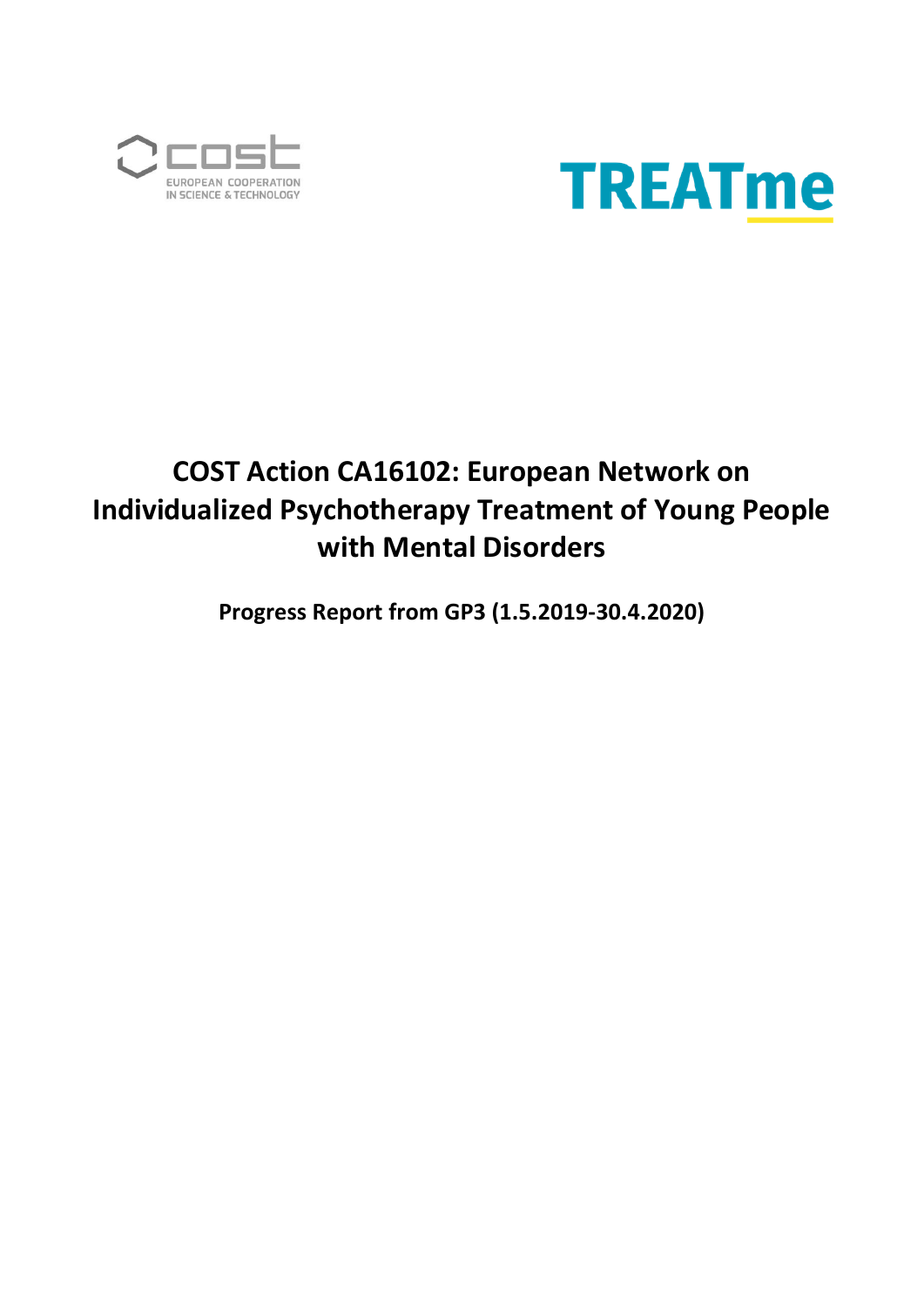## **1. Meetings during the GP3**

#### **1.1 MC meetings**

Face -to -face, Krakow, Poland - September 18, 2019

#### **1.2 CG meetings**

Skype – May 4, 2019 Skype – June 7, 2019 Skype – August 30, 2019 Face -to -face, Krakow, Poland - September 17, 2019 Skype – October 11, 2019 Skype – November 8, 2019 Skype – December 6, 2019 Skype – January 17, 2020 Skype – February 14, 2020 Skype – March 6 -7, 2020 Skype – April 24, 2020

#### **1.3 WG meetings**

#### **WG1:**

Skype - May 6, 2019 Face-to-face, Valetta, Malta - June 10-11, 2019 Skype - August 14, 2019 Face-to-face, Krakow, Poland - September 17-18, 2019 Skype - October 25, 2019 Skype - November 22, 2019 Skype - December 19, 2019 Skype - January 13, 2020 Face -to -face, Bucharest, Romania - February 1 -2, 2020 Skype - March 17, 2020 Skype - April 16, 2020 Skype - April 30, 2020

#### **WG2:**

Skype – June 4, 2019 Face-to-face, Krakow, Poland - September 17-18, 2019 Skype – January 31, 2020 Face-to-face, Porto, Portugal - February 13-14, 2020 Zoom – February 27, 2020 Zoom – March 25, 2020 Zoom – March 31, 2020 Zoom – April 4, 2020 Zoom – April 20, 2020

#### **WG3:**

Face-to-face, Krakow, Poland - September 17-18, 2019 Face -to -face, Seville, Spain - November 28 -29, 2019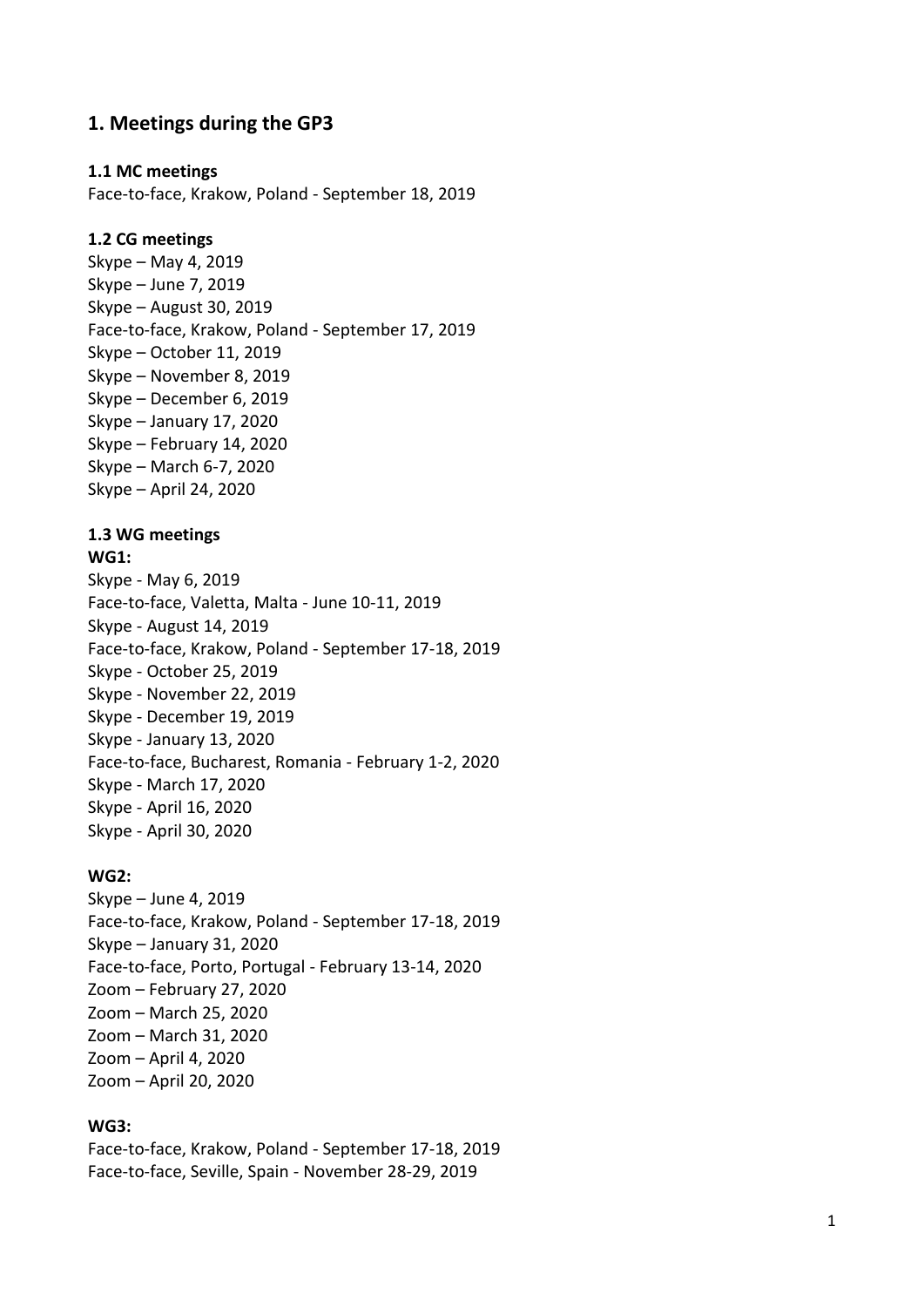Skype - March 19, 2020 Skype - April 2, 2020

#### **WG4:**

Skype – July 12, 2019 Face-to-face, Vienna, Austria – September 5, 2019 Face-to-face, Krakow, Poland - September 17-18, 2019 Skype – October 11, 2019 Skype – November 8, 2019 Face-to-face, London, UK - January 30-31, 2020 Skype – February 14, 2020 Skype – March 6, 2020 Skype – March 27, 2020 Skype – April 24, 2020

#### **WG5:**

Skype – May 3, 2019 Skype – June 21, 2019 Face-to-face, Vienna, Austria - September 5, 2019 Face-to-face, Krakow, Poland - September 17-18, 2019 Skype – October 25, 2019 Skype – November 15, 2019 Skype – December 6, 2019 Skype – January 24, 2020 Face-to-face, Zagreb, Croatia - February 20-21, 2020 Skype – March 20, 2020 Skype – April 24, 2020

## **1.4 Training schools**

Face-to-face, Vienna, Austria - September 2-4, 2019 Face-to-face, Krakow, Poland - September 16-17, 2019

## **1.5 STSM's**

- One application accepted 21.2.2020
	- o Emma Motrico, Spain to Vrije University, Netherlands: Systematic review of health measures
		- The grant was not used since the applicant received other funding
- One application rejected

## **1.6 ITC Conference Grants**

- One application accepted 12.6.2020
	- o Tamara Prevendar: The 50th International Annual SPR Meeting, 3-6 July 2019, Buenos Aires, Argentina
- One application rejected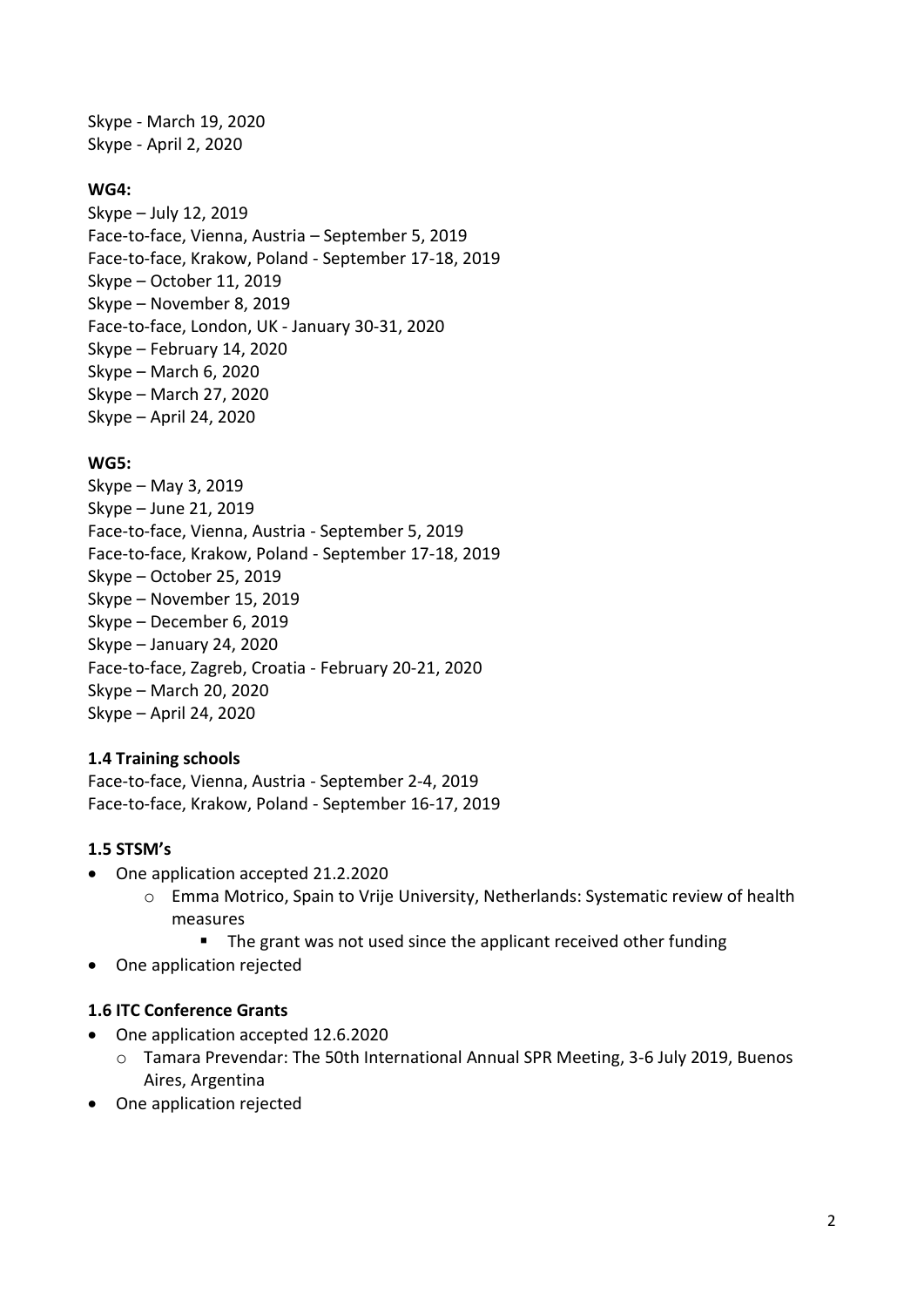# **2. TREATme objectives and Grant Agreement Period Goals**

## **2.1 TREATme objectives**

The main aim of TREATme is to establish a sustainable, multidisciplinary network of researchers focusing on individualized psychotherapy for young people with mental disorders. The purpose of the network is to integrate the European research community focusing on adolescents and young adults and to connect and leverage current and future national research investments, in order to help address the major societal challenge of mental health and well-being in the young. The Action reviews the state of the art and identifies putative specific markers and mechanisms of change in different psychotherapy modalities, as well as suitable psychotherapy process and treatment measures, and study designs.

TREATme objectives coincide with the following ROAMER priorities:

1. Research into mental disorder prevention, mental health promotion and interventions for mental disorders in children, adolescents and young people.

2. Focus on the development and causal mechanisms of mental health symptoms, syndromes and well-being.

3. Developing and maintaining international and interdisciplinary research networks and shared databases.

4. Developing and implementing better interventions for mental health and well-being.

5. Reducing stigma and empowering service users and carers in decisions about mental health research.

6. Health research that addresses quality of mental health care.

## **2.1.1 How have the working groups advanced the TREATme objectives coinciding with the ROAMER priorities?**

WG 1 has collected practically all existing empirical studies about interventions for mental health disorders in adolescents and young people (priority 1) and developed and maintained an international and interdisciplinary research network with a shared database (priority 3).

WG2 has successfully maintained an international and interdisciplinary network of researcher and clinicians by working together on screening more than 5000 publications about mediators and theories of change in psychological intervention research with regard to the age range of 11 until 30 years. The group has established two data base researches using the PRISMA statement to lead the formulation of research questions and the search string. The group will provide the most comprehensive systematic review about change theories in psychological treatments for young people available and will base recommendations to improve treatments and research on this vulnerable age group based on all existing knowledge in this topic. WG2 expects that conclusions from the data base will not only improve treatment and research but will also reduce stigma because changes after treatment will be thoroughly documented and thus counteract attitudes of resistance to change in this age group that may be an important barrier to care.

WG3 has advanced developing and maintaining international and interdisciplinary research networks and shared databases, by meeting and planning for joint research work.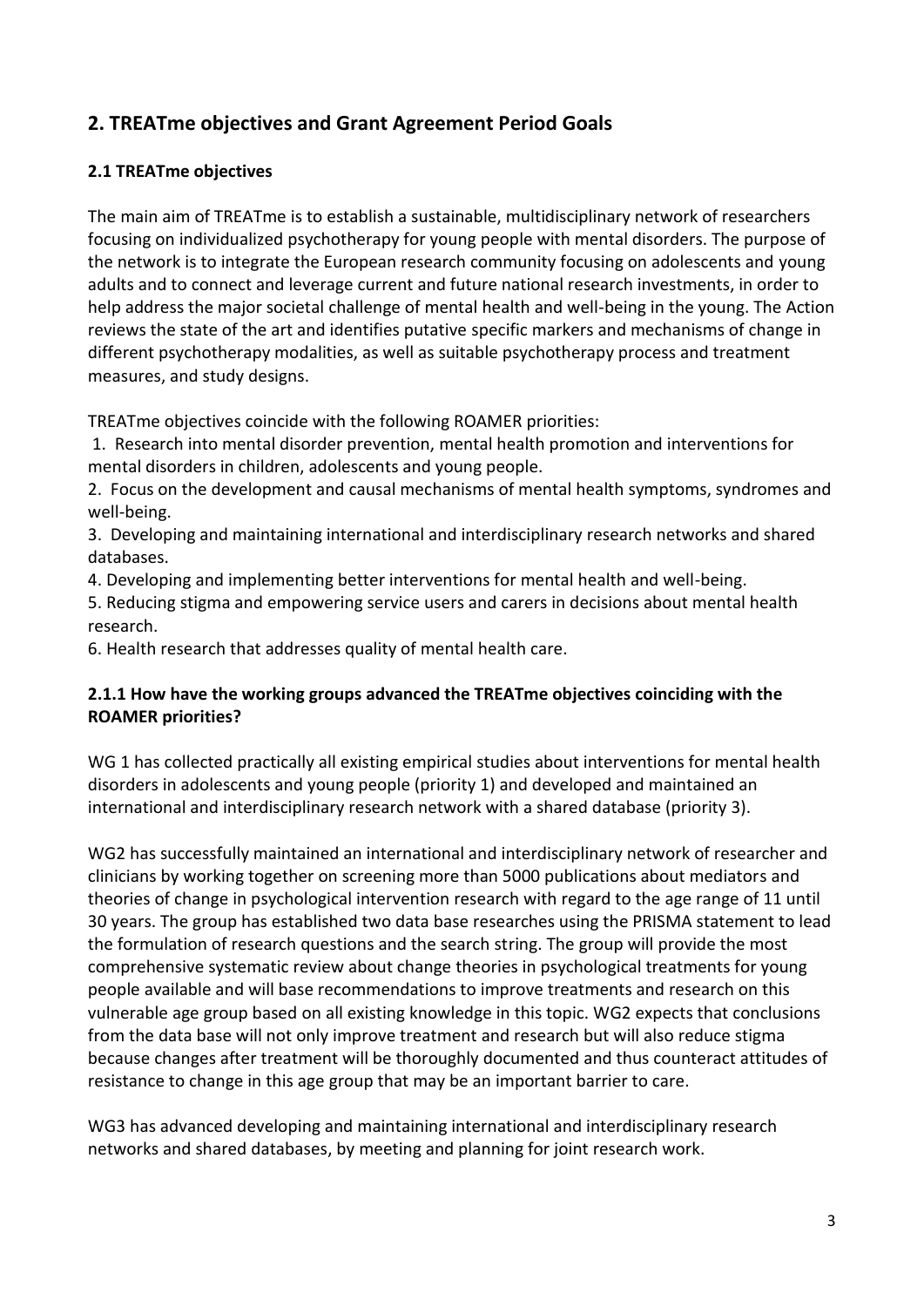WG4 has advanced research into mental disorder prevention, mental health promotion and interventions for mental disorders in children, adolescents and young people by working on a nearly published systematic review on approaches to engaging young people in digital mental health interventions.

WG5 has shared Information about the TREATme objectives and relevance of mental health in children and adolescents. WG5 is also working hard to include the other WGs in the dissemination of Action activities.

## **2.1.2 What are the major outcomes, impacts and successes of the WG's so far?**

WG1 has conducted a comprehensive systematic review identifying practically all relevant existing empirical studies about interventions for mental health disorders in adolescents and young people and have, further, identified those studies that report predictors and/or moderators of treatment outcome. WG1 has registered the review in the PROSPERO database and submitted the protocol of the review to a peer-reviewed journal.

WG2 was able to work collaboratively and has 20 very active members from 14 different countries. WG has established a shared scientific working definition of mediator and theories of change and are highly reliable in extracting data from existing studies on that topic. WG has meanwhile identified 400 studies that meet our inclusion criteria. WG has established an extraction file to extract relevant and reliable information from the identified studies working in transnational pairs together. WG has registered 4 study protocols of systematic reviews that are aimed to write in GP4 and has submitted a study protocol of the general procedure to BMJopen. Furthermore, WG has agreed on good scientific practices considering sharing the workload and acknowledging scientific contributions in authorship guidelines. WG2 also decided to share the data set as an open access data base after the end of GP4.

WG3 has had several successful meetings, and a joint research paper is under way.

WG4 has submitted a publication for TREATme and has collaborative publications across WG members. Involvement of young people in the co-design of the quality standards. Building on the work of the network through development of future research ideas.

WG5 has disseminated knowledge about TREATme via social media, newsletter, videos and website. WG5 had stakeholder meetings with clinicians, youth mental health professionals, teachers and peers/affected adolescents/young adults (ZETA movement) to share knowledge and collaborate on youth mental health. WG5 provided training on data management.

# **2.2 Grant Agreement Period Goals**

The following GAPG's have been set for GP3:

GAPG1: Do a systematic review on predictors and moderators of treatment outcome in psychotherapy with adolescents and young people suffering from either depression or anxiety. The information gathered through the work of the group will be disseminated through the TREATme website and directly to clinicians and other stakeholders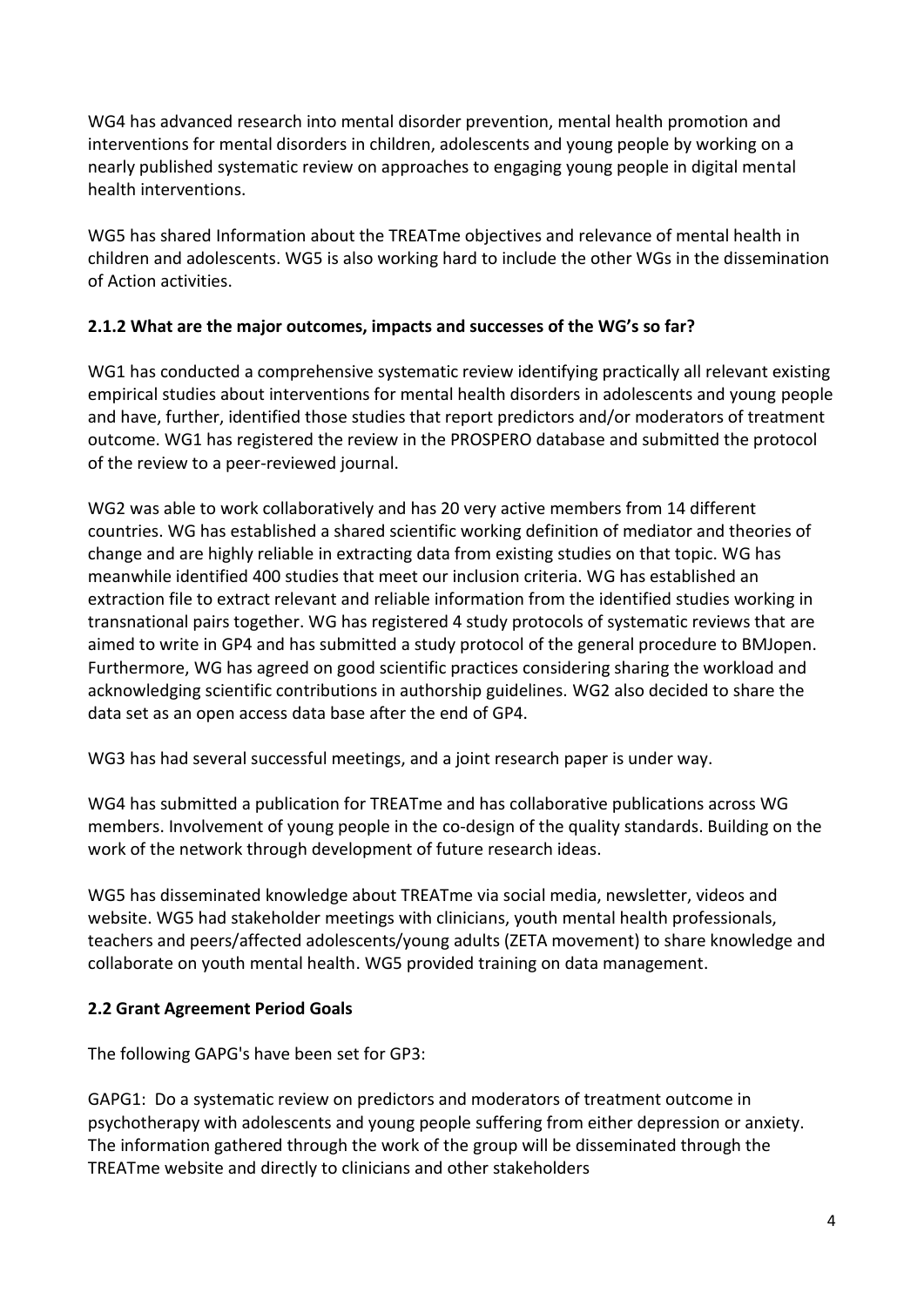GAPG2: To prepare no less than three further systematic reviews on predictors and moderators of treatment outcome in psychotherapy with adolescents and young people, one of which will focus on either anxiety or depression whereas the others will focus on other major diagnostic groups. GAPG3: Do a systematic review on mediators used to explain treatment outcome in psychotherapy with adolescents to summarize existing knowledge in order to identify and suggest putative age specific mechanisms of change and conceptual and/or empirical gaps in designing treatment of young people and disseminate information. Publish reports from WGs through the Action's website.

GAPG4: Disorder specific reviews will be carried out for the three major mental disorders in adolescents: depression, anxiety and externalizing disorders to summarize knowledge on mechanisms of change for these major diagnoses. Publish reports form WGs through the Actions's website.

GAPG5: Do a systematic review on measures of working alliance for young people, and to rate the measures we find with the COSMIN risk of bias tool. Disseminate knowledge on age specific measures.

GAPG6: Co-design quality standards for age specific study design with young people. Publish results on the Action's website.

GAPG7: Create and extend a collaborative youth panel and involve Young Persons in dissemination tasks as part of WG5.

GAPG8: Disseminate updates on working group activities via website, social media, and the newsletter.

GAPG9: Create a COST Action Data Management Plan (DMP).

GAPG10: Cooperation between ECI and experienced researcher preparing for the sustainability of the Action; strengthen ECI's leadership in the Action, prepare ECIs for future research leadership, and plan for an international, cooperative PhD program.

## **2.2.1 What were the Grant Agreement Period Goals set for each WG, and did they manage to achieve them?**

The Grant Agreement Period Goals of WG1 were GAPG1 and 2. WG1 has come a long way in achieving both goals but is not quite there yet. WG1 has identified all studies reporting predictors and moderators of treatment outcome in psychotherapy with adolescents and young people within a large number of psychiatric diagnoses and are currently extracting the information. WG1 expects to submit the studies mentioned to peer-reviewed journals in GP4.

WG1 has reported preliminary results of the work of WG1 at the International Meeting of the Society of Psychotherapy Research in Buenos Aires, July 2019 and at the Joint UK & European SPR chapters Conference in Krakow, September 2019, and will report further results at the 28th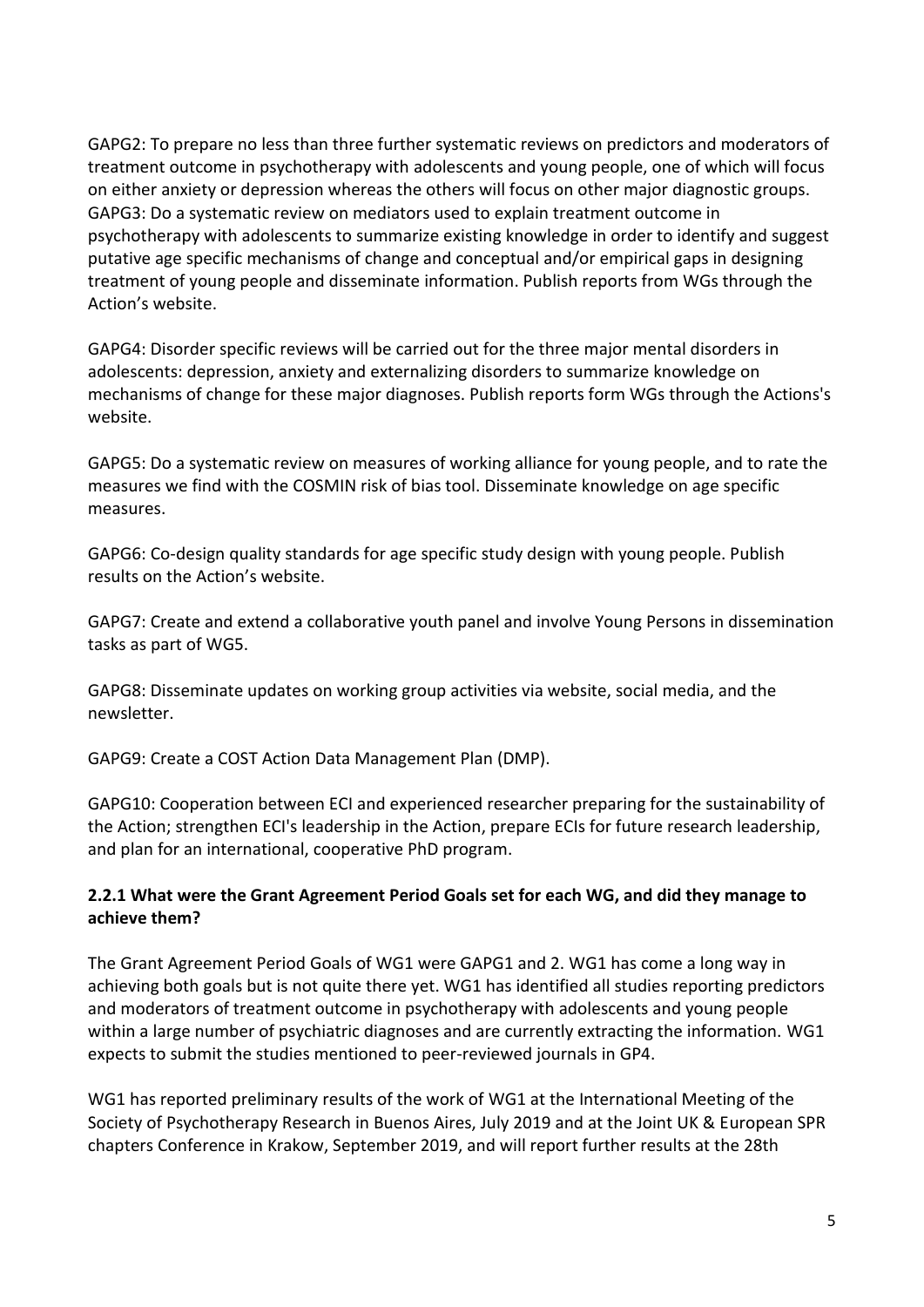European Congress of Psychiatry, July 2020. The presentations from these meetings are accessible on the website of TREATme (https://www.treat-me.eu/dissemination/presentations/).

The Grant Agreement Period Goal of WG2 were GAPG3 and 4. WG2 has reached them partly by finishing the first stage screening of the reviews and creating a shared extraction file as well as by registration of the planned reviews in PROSPERO and by submitting a review study protocol.

The Grant Agreement Period Goal of WG3 was GAPG5. The work is not ready yet, but about halfway through.

The Grant Agreement Period Goal of WG4 was GAPG6. Draft of the quality standards have been developed and published on the website through a blog on the website.

The Grant Agreement Period Goals of WG5 were GAPG7, 8, 9, 10. GAPG7 was achieved with regard to the starting a collaboration with thee "ZETA movement" (youth organization with individuals with experience of mental health issues) and the formation of a Youth Advisory Board to disseminate knowledge about youth mental health via videos and texts. GAPG8 was achieved through regular updates via website and social media. GAPG9 was partly achieved, workshop on Data Management has been conducted and general principles for data management for TREATme have been formulated at the WG5 meeting in Zagreb; but no DMP for TREATme has been created as each WG wanted to manage their data by their own and data collection will be ongoing after the last GP. GAPG10 was partly achieved; submission of a grant application for an international, cooperative PhD program and a special issue involving ECIs on individualized youth psychotherapy.

## **2.2.2 What have been the major difficulties WG's have faced in their work, and how will they address them in the last GP?**

WG1 has set very ambitious goals, which presuppose a high degree of dedication and coordination. WG has continuously improved the coordination of the work, which has led to a higher level of productivity and a higher success rate in meeting the deadlines set out. This approach to ensuring the workflow of the group will be continued into GP4.

WG2 wanted a high quality and recency of the data, so they decided to conduct another search and did thorough quality checks with every fifth random screening. Some pairs needed to learn the inclusion criteria again and had to redo their screening. Two raters quit the WG2 for personal reasons and also contributed to a delay in the process. WG2 will address these problems by stricter deadlines, increased meeting frequency and more time for training in interrater reliability. WG2 has also shared the responsibility on different members aside from the leader and vice leaders.

WG3 has found it difficult to get such a large group of people to agree on how to do the work, and also to keep the same set of criteria for inclusion/exclusion while going through abstract screening.

WG4 has found it challenging to plan the TS for the final GP given the uncertainty around travel and physical distancing and how the aims of the TS can translate to online delivery, as it was intended to be a highly interactive TS.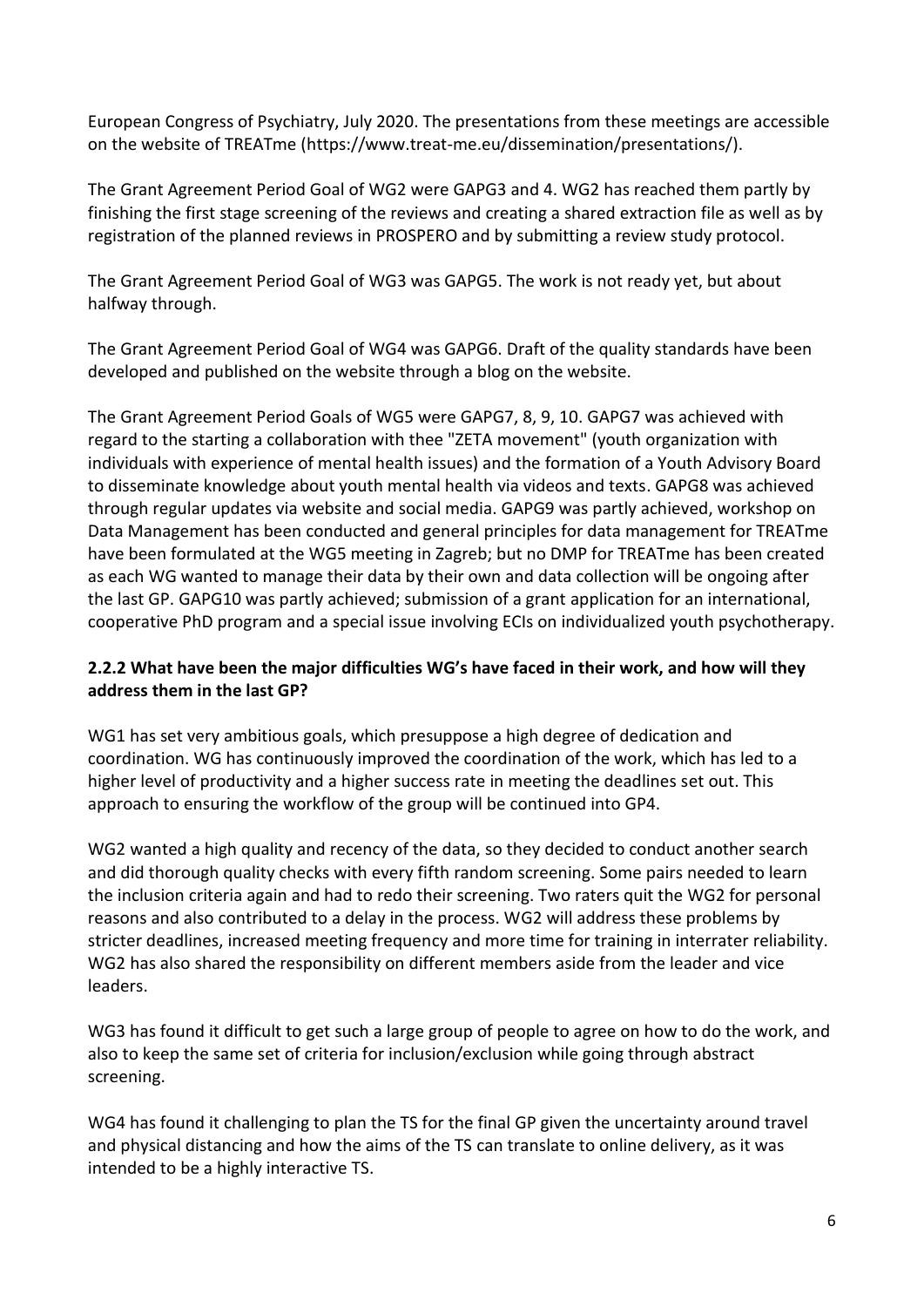WG5 experiences difficulties on dissemination since the analyses and publications are still ongoing. The HP publicist quit his job, and it took one year before a new one took on the position.

# **3. Deliverables**

# **3.1 Deliverable 1**

Systematic reviews on existing knowledge in order to identify and suggest putative age specific markers for treatment of young people and disseminate information through the Action's website. **Status:** Partly delivered

**Explanation:** WG1 has obtained preliminary findings, which have been disseminated on the website, but the final results have not reported yet. Several dissemination activities have been delivered (conference presentations) and more dissemination activities (conference posters) and papers are in the pipe line. Also other dissemination activities delivered by WG members during the whole period.

# **3.2 Deliverable 2**

Systematic reviews on existing knowledge in order to identify and suggest putative age specific mechanisms of change in treatment of young people and disseminate information / publish reports from WGs through the Action's website.

# **Status:** Partly delivered

**Explanation:** WG2 has finished the screening of two searches successfully and has submitted the registration of the review protocols in PROSPERO and has submitted a protocol study to a peerreviewed open access Journal (BMJOpen). WG has not succeeded in finishing the extraction and writing up the results in GP3.

# **3.3 Deliverable 3**

Systematic reviews on assessment tools on the use of appropriate and validated process and outcome measures.

# **Status:** Partly delivered

**Explanation:** WG has finished the search and abstract screening process for the first review, but the task is huge, and the process is continuing in the GP4 as expected.

# **3.3 Deliverable 4**

**S**ystematic reviews to disseminate existing knowledge on age specific research designs in youth psychotherapy.

# **Status:** Partly delivered

**Explanation:** The first systematic review on how to involve young people in digital mental health interventions has nearly been published. WG has finalised the protocol for the second systematic review, which they have begun. WG has developed a draft of the quality standards for coproducing psychotherapy research with young people to be used in this review.

# **3.3 Deliverable 5**

Identify the most appropriate method for implementation of knowledge in each participating country in order to harmonize participants' national networks due to differences in the state-ofthe art, and national priorities.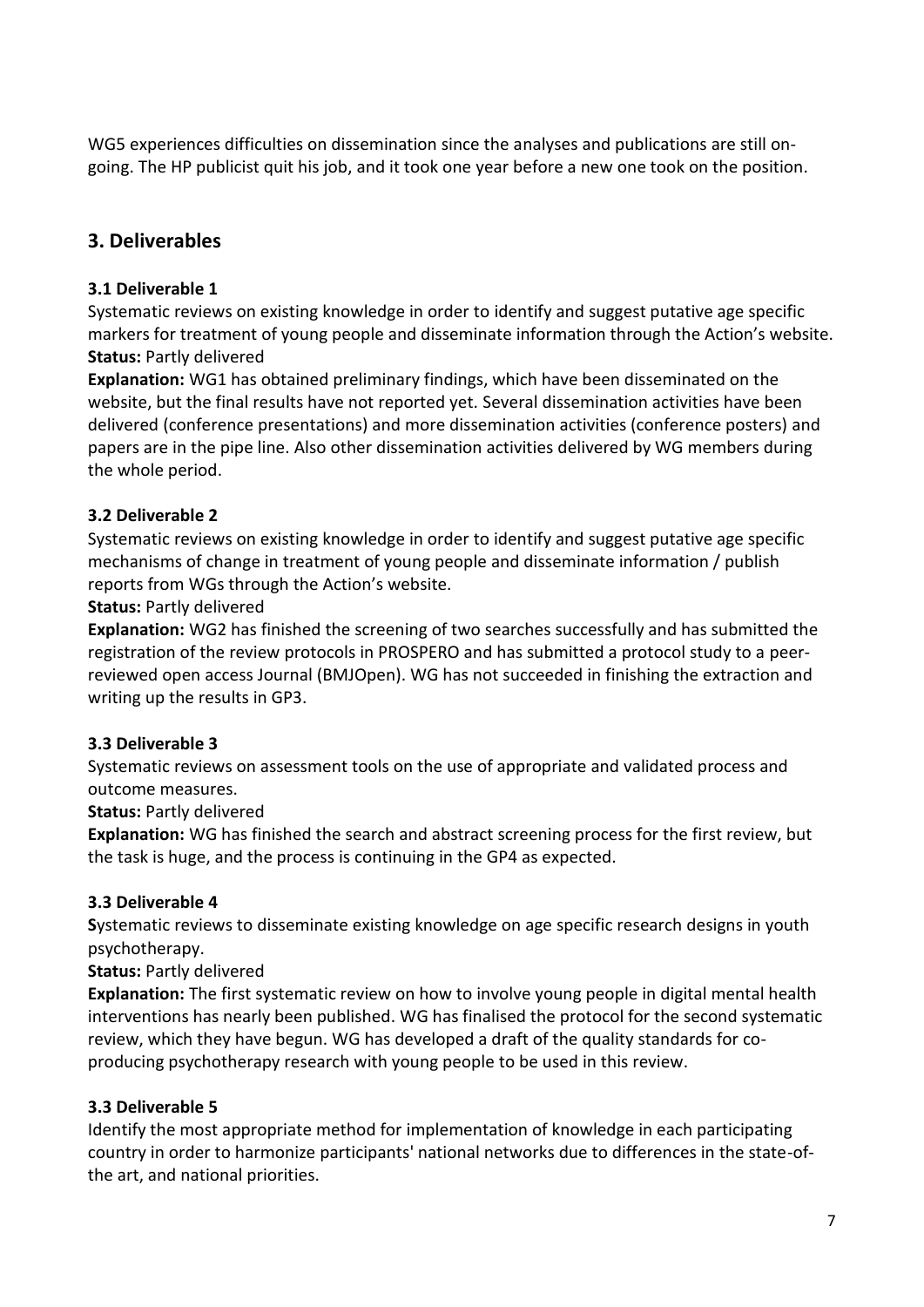## **Status:** Partly delivered

**Explanation:** In GP3, dissemination of results was enhanced using social media and published via the website and videos. Additional tools, such as videos, were incorporated at the WG-meeting in Vienna and Zagreb. In the next GP, more results of the WGs will be available so that they can be disseminated via these new tools. Stakeholder meetings were started and will be enhanced as soon as final results are available; data management tools have been taught and will be used to store data.

# **4. Outputs / achievements**

**4.1 Co-authored Action publications where TREATme members (at least 3 from 3 different countries) have participated. How many Action members and from which countries were contributing? Topic, form (paper, poster, other), time and place of publication? Please evaluate also the relevance of the publication to TREATme.**

- Liverpool S, Mota CP, Sales CMD, Čuš A, Carletto S, Hancheva C, Sousa S, Cerón SC, Moreno-Peral P, Pietrabissa G, Moltrecht B, Ulberg R, Ferreira N, Edbrooke-Childs J. (6 action members – Portugal, Bulgaria, Estonia, Spain, Norway, UK). Engaging Children and Young People in Digital Mental Health Interventions: Systematic Review of Modes of Delivery, Facilitators, and Barriers. J Med Internet Res 2020;22(6):e16317. DOI: 10.2196/16317
	- o Relevance: Product of the TREATme initiative.
- Moreno-Perala P, Bellóna JA, Huibers MJH, Mestre JM, García-López LJ, Taubner S, Rodríguez-Morejón A, Bolinski F, Sales CMD, Conejo-Cerón S. (7 action members - Spain, Netherlands, Germany, Portugal). Mediators in psychological and psychoeducational interventions for the prevention of depression and anxiety. A systematic review. Clinical Psychology Review, 2020;76,1-19.
	- o Relevance: Product of the TREATme initiative.
- Vousoura E, Gergov V, Tulbure BT, Camilleri N, Saliba A, Garcia-Lopez LJ, Podina IR, Prevendar T, Chiarenza GA, Debbané M, Löffler-Stastka H, Markovska-Simoska S, Milic B, Torres S, Ulberg R & Poulsen S. (16 action members - Greece, Finland, Romania, Malta, Spain, Croatia, Italy, Austria, Mocedonia, Portugal, Norway, Denmark). Predictors and moderators of outcome of psychotherapeutic interventions for mental disorders in young people: Protocol for systematic reviews. Submitted to BMJ Open.
	- o Relevance: Product of the TREATme initiative.

**4.2 Co-authored Action presentations where TREATme members (at least 3 from 3 different countries; unless directly presenting TREATme) have participated. How many Action members and from which countries were contributing? Topic, form (conference presentation, other), time and place, target audience? Please evaluate also the relevance of the presentation to TREATme.** 

• Gergov V, Milic B, Prevendar T, Vousoura E, Poulsen S & Loeffler-Stastka H. (5 action members - Finland, Austria, Croatia, Greece, Denmark). Effectiveness and predictors of psychotherapeutic interventions for young people with psychotic disorders. Society for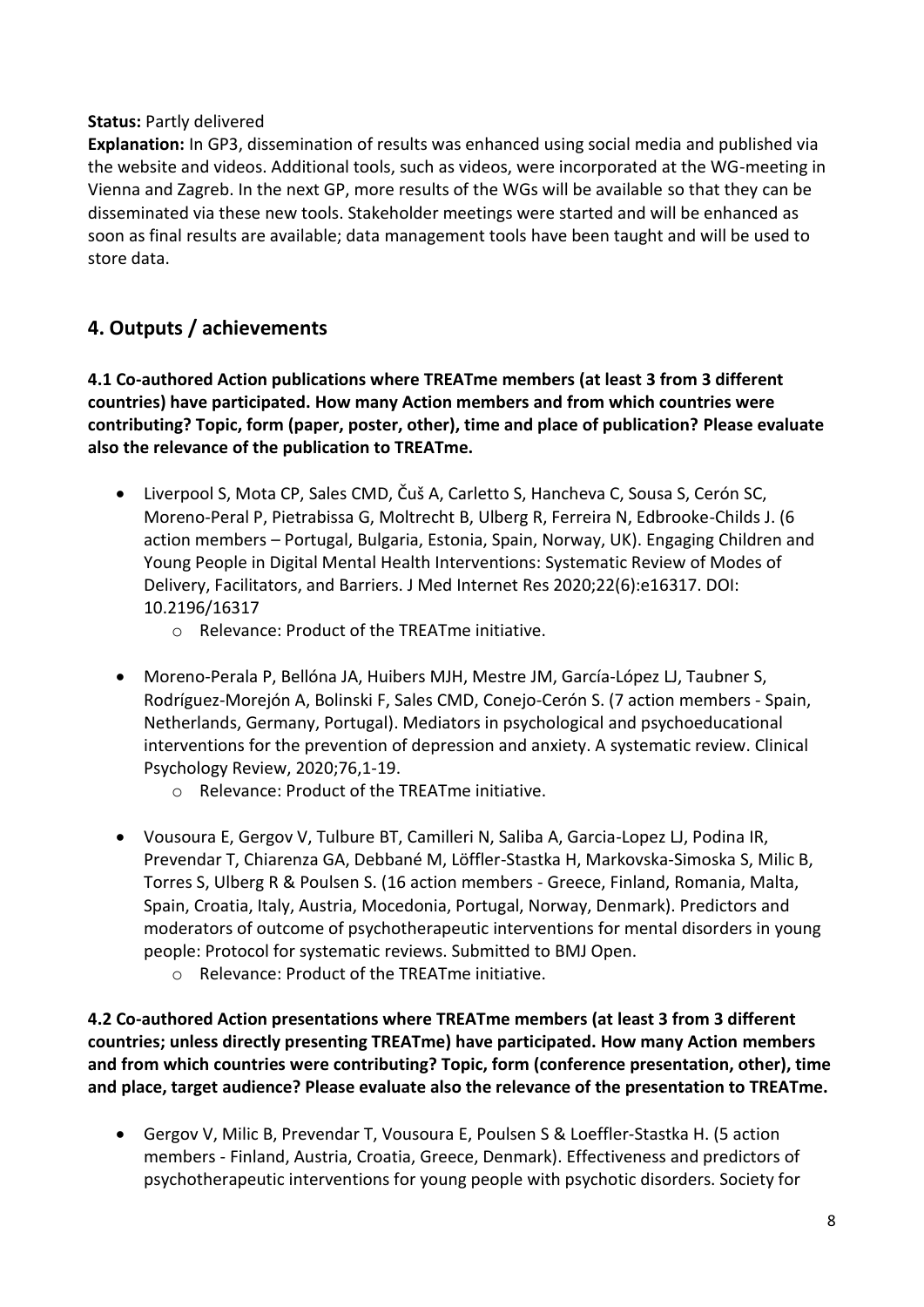Psychotherapy Research 5th joint European & UK Chapters Conference, Krakow, September 2019

- o Relevance: Product of the TREATme initiative.
- Gergov V, Vousoura E, Tulbure B & Poulsen S. (4 action members Finland, Greece, Romania, Denmark). How to do a systematic review on the moderators of psychotherapeutic interventions? 50th International Annual SPR Meeting, Buenos Aires, 3- 6 July 2019.
	- o Relevance: Product of the TREATme initiative.
- Löffler-Stastka H. Discussants: Poulsen S, Ioannou Y & Sales C. (4 action members Austria, Denmark, Cyprus, Portugal): Psychotherapy for adolescents and young people: What does research tell us so far? Society for Psychotherapy Research 5th joint European & UK Chapters, Krakow, 11 September 2019.
	- o Relevance: Product of the TREATme initiative.
- Prevendar T, Poulsen S, Vousura E, Loeffler-Stastka H, Milic B, Torres S, Markovska S, Saliba A, Poznyak E & Gergov V. (9 action members - Croatia, Denmark, Greece, Austria, Portugal, Macedonia, Malta, Finland). Evidence-based psychotherapeutic interventions for youth with mental disorders. 50th International Annual SPR Meeting, Buenos Aires, 3-6 July 2019.
	- o Relevance: Product of the TREATme initiative.
- Sacco R, Camilleri N, Saliba E, Vousoura E, Saliba A, Vella Fondcaro D, Löffler-Stastka H, Poulsen S, Chiarenza G, Ulberg R, Gergov V, Prevendar T, Torres S, Tudor Tulbure B, Garcia-Lopez LJ, Hochgerner M, & Markovska-Simoska S. (13 action members - Malta, Greece, Austria, Denmark, Italy, Norway, Finland, Croatia, Portugal, Romania, Spain, Macedonia). Evidence-based psychotherapeutic interventions for young people with substance use disorders: a systematic literature review. 28th European Congress of Psychiatry, Madrid, 4- 7 July 2020.
	- o Relevance: Product of the TREATme initiative. Poster submitted.
- Saliba A, Markovska-Simoska S, Camilleri N, Löffler-Stastka H, Prevendar T, Vousoura E, Tudor Tulbure B, Poulsen S, Ulberg R, Chiarenza G & Gergov V. (11 action members - Malta, Macedonia, Austria, Croatia, Greece, Romania, Denmark, Italy, Finland). Evidence-based psychotherapeutic interventions for young people with Autism Spectrum Disorder: a systematic literature review. 28th European Congress of Psychiatry, Madrid, 4-7 July 2020.
	- o Relevance: Product of the TREATme initiative. Poster submitted.
- Vella Fondacaro D, Camilleri N, Vousoura E, Hochgerner M, Poulsen S, Torres S, Cosmoiu, A, Saliba A, Sacco R, Saliba E, Ulberg R, Gergov V, Tudor Tulbure B, Prevendar T, Markovska-Simoska S, Chiarenza G, Garcia-Lopez LJ, Löffler-Stastka H. (13 action members - Malta, Greece, Austria, Denmark, Portugal, Norway, Finland, Romania, Croatia, Macedonia, Italy, Spain). Evidence-based psychotherapeutic interventions for young people with mood disorders: a systematic review. 28th European Congress of Psychiatry, Madrid, 4-7 July 2020.
	- o Relevance: Product of the TREATme initiative. Poster submitted.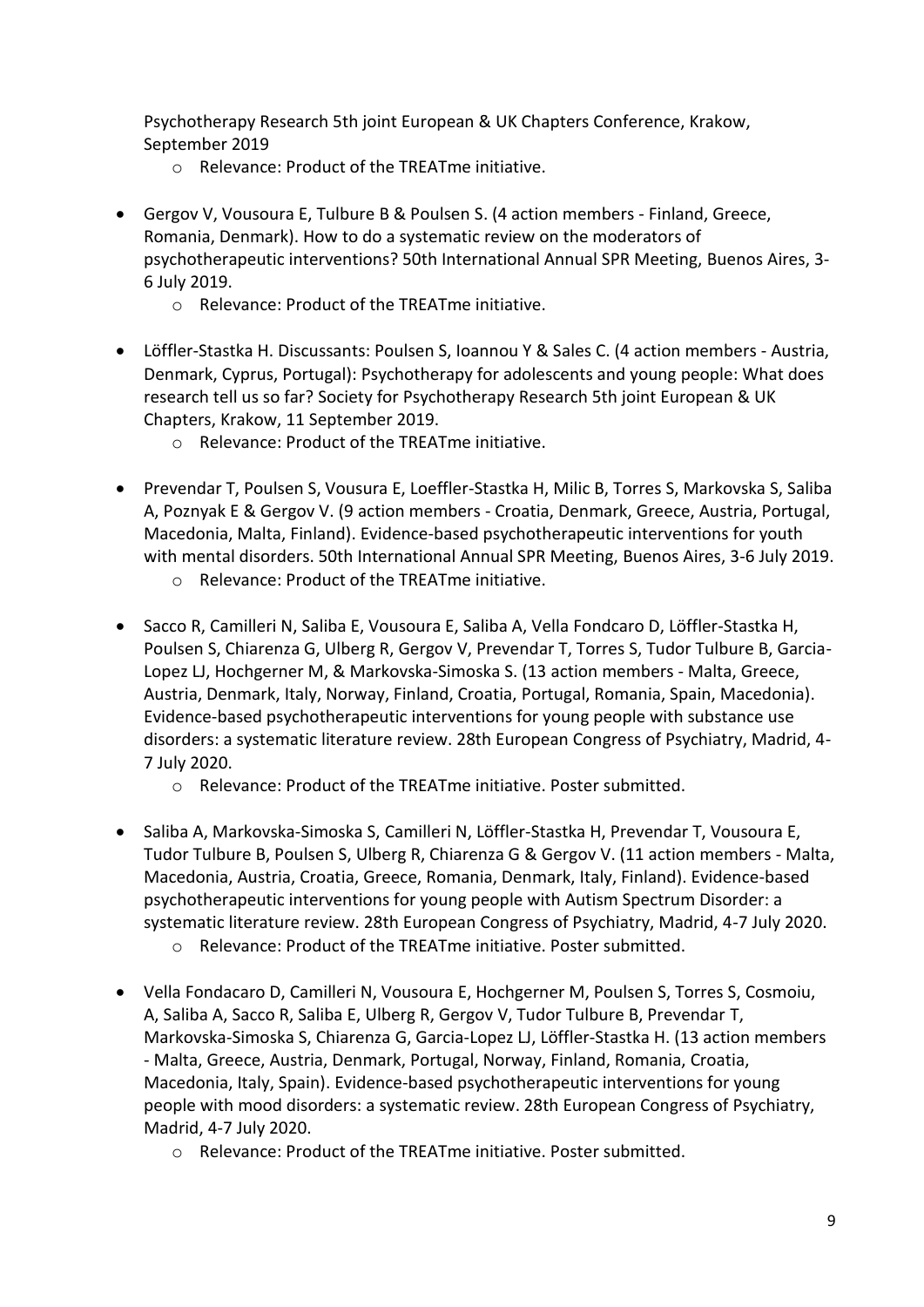- Vousoura E, Gergov V, Tulbure B, Podina I & Poulsen S. (5 action members Greece, Finland, Romania, Denmark). Moderators of psychotherapeutic interventions for young people: What do we know so far? 50th International Annual SPR Meeting, Buenos Aires, 3- 6 July 2019.
	- o Relevance: Product of the TREATme initiative.

**4.3 Projects and proposals resulting from Action activities where TREATme members (at least 3 from 3 different countries) are involved. How many Action members and from which countries were contributing? Title, proposer(s), funder etc.? Please evaluate also the relevance of the project/proposal to TREATme.**

- Björn Philips (Sweden): internet-delivered psychological treatments for adolescents with depression (2017). TREATme members form UK, Sweden, and Norway participate. https://kavlifondet.no/en/2018/12/nok-57-million-to-research-on-internet-deliveredtreatments-for-depressed-adolescents
	- o Funding received from Kavli Trust
	- o Relevance: This is a youth psychotherapy study with strict RCT design. The research questions includes identifying moderators and mediators of change as well as developing new treatment methods. The study concerns individualized youth psychotherapy.

## **4.4 Other directly TREATme related outputs / achievements where at least one WG member is involved. How many Action members and from which countries were contributing? Describe the details and evaluate the relevance of the output to TREATme.**

- Camilleri N, Chiarenza GA, Cosmiou A, Debbané M, Garcia-Lopez LJ, Gergov V, Girini K, Hochgerner M, Löffler-Stastka H, Markovska-Simoska S, Milic B, Podina IR, Poulsen S, Prevendar T, Sacco R, Saliba A, Saliba E, Torres S, Tudor Tulbure B, Ulberg R, Vella Fondacaro D & Vousoura E. (15 action members - Malta, Italy, Switzerland, Spain, Finland, Austria, Macedonia, Romania, Denmark, Croatia, Portugal, Norway, Greece). Predictors and moderators of psychotherapy outcome for mental disorders in young people: Protocol for a systematic review. PROSPERO 2020 CRD42020166756. Available from: https://www.crd.york.ac.uk/prospero/display\_record.php?ID=CRD42020166756
	- o Relevance: Product of the TREATme initiative.

# **5. Dissemination and exploitation of Action results**

# **5.1 Web-based dissemination Actions**

- Newsletter: September 19, 2019
- TREATme's input to the drafted strategic plan for Horizon Europe Co-design 2021-2024
- Videos were recorded on interviews with TREATme members at the meeting in Vienna September 2019
- WG4 wrote a blog from WG meeting published on Action website
- All TREATme activities are published regularly on the website and social media (Twitter, Facebook)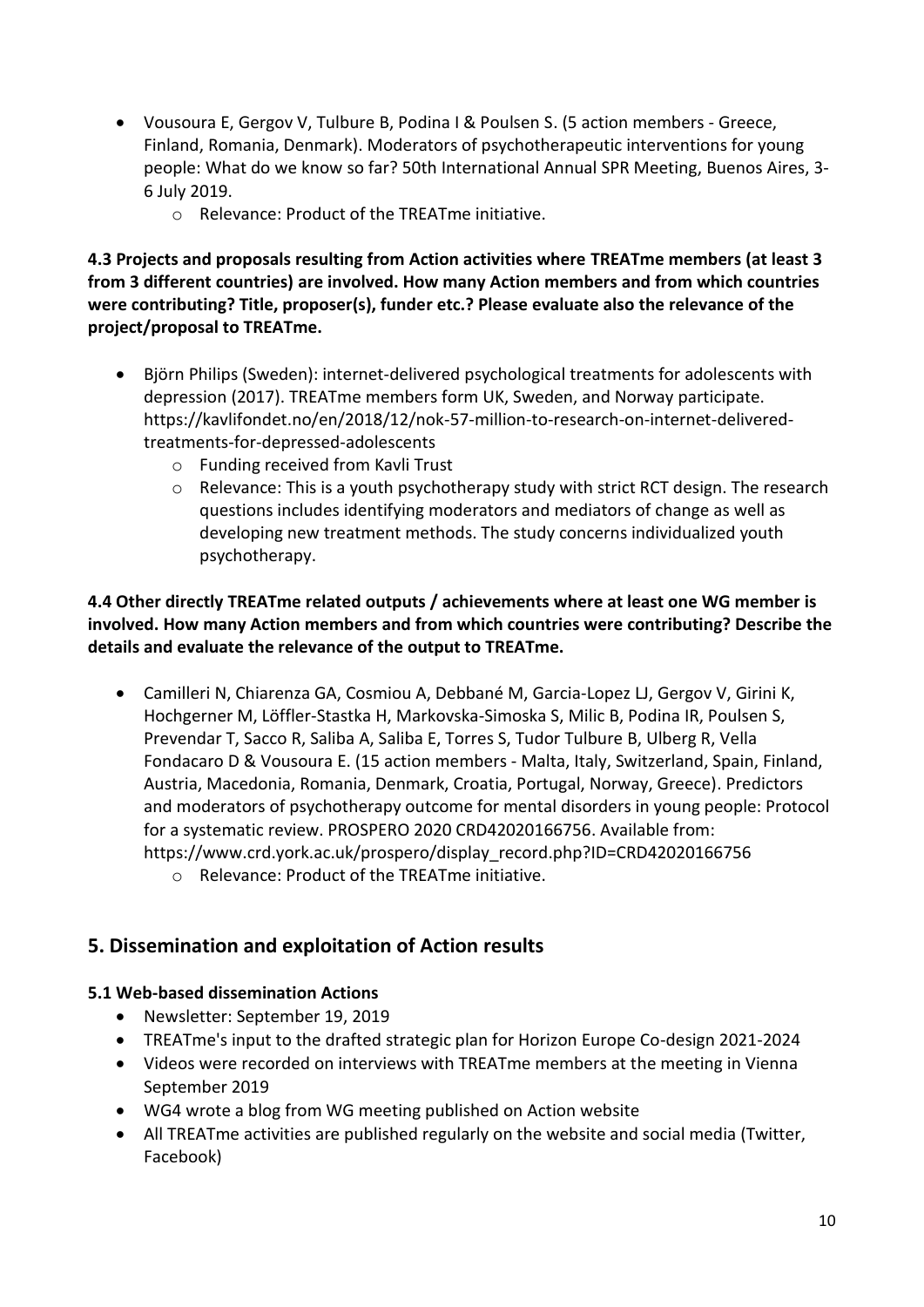## **5.2 Dissemination contacts or meetings for example with stake holders, policy makers, researchers, clinicians and young people etc. Form of activity, participants, outcome?**

- Julian Edbrooke-Childs (UK): Presented at Maximising Digital Opportunities in Mental Health 0-25 years on "Opportunities of Digital". (London, 2020). The event was specifically for clinicians and young people.
- Luis-Joaquin Garcia-Lopez, Vera Gergov, Randi Ulberg (Spain, Finland, Norway): Input the next Horizon Europe program (written)
- Vera Gergov (Finland): Attended 27.9.2019 a CRISP –network seminar "Mental Health in All Policies – How to make progress in EU?" (https://mieli.fi/fi/network-seminar-citizenshiprecovery-and-inclusive-society-partnership-27th-september-crisp). The seminar was a side event of Finland's Presidency of the Council of the European Union. At the seminar TREATme was shortly introduced in the general discussion to all participants (stakeholders, policymakers, clinicians, public), and discussed more deeply in person with some policymakers.
- Vera Gergov (Finland): Sent on 9.10.2019 "White Paper: Input for the Upcoming European Health Program" and "TREATme Input to the drafted strategic plan for Horizon Europe Codesign 2021-2024" to the Director of Development of MIELI Mental Health Finland, Kristian Wahlbeck, and to the project manager of Mental Health Consortium Finland, who has subsequently become a MEP and a member in the EU Mental Health Coalition, Alviina Alametsä.
- Henriette Löffler-Stastka (Austria): Collaboration with Model European Parliament
- Tamara Prevendar (Croatia): Disseminating information about the work of TREATme to Association of Psychotherapy Societies of Croatia, Croatian local SPRISTAD group.
- Stefanie Schmidt (Switzerland): Meetings with relevant stakeholders youth organizations in Switzerland: Pro Juventute (organization for youth mental health), Berner Gesundheit; Swiss Red Cross
	- o Meetings with leading persons of the respective institution, information about TREATme and its goals
- Stefanie Schmidt (Switzerland): Stakeholder meeting, University of Bern, meeting with clinicians (ca. 150 persons), information about relevance of youth mental health and mediators, 29th Feb 2020
- Stefanie Schmidt (Switzerland): Stakeholder meeting with Zeta Movement NGO of affected adolescents on how to implementing knowledge about mental health in adolescence
- Svenja Taubner (Germany): Newsletter of the European Society of the Study on Personality Disorders about Mechanisms of Change in Personality Disorders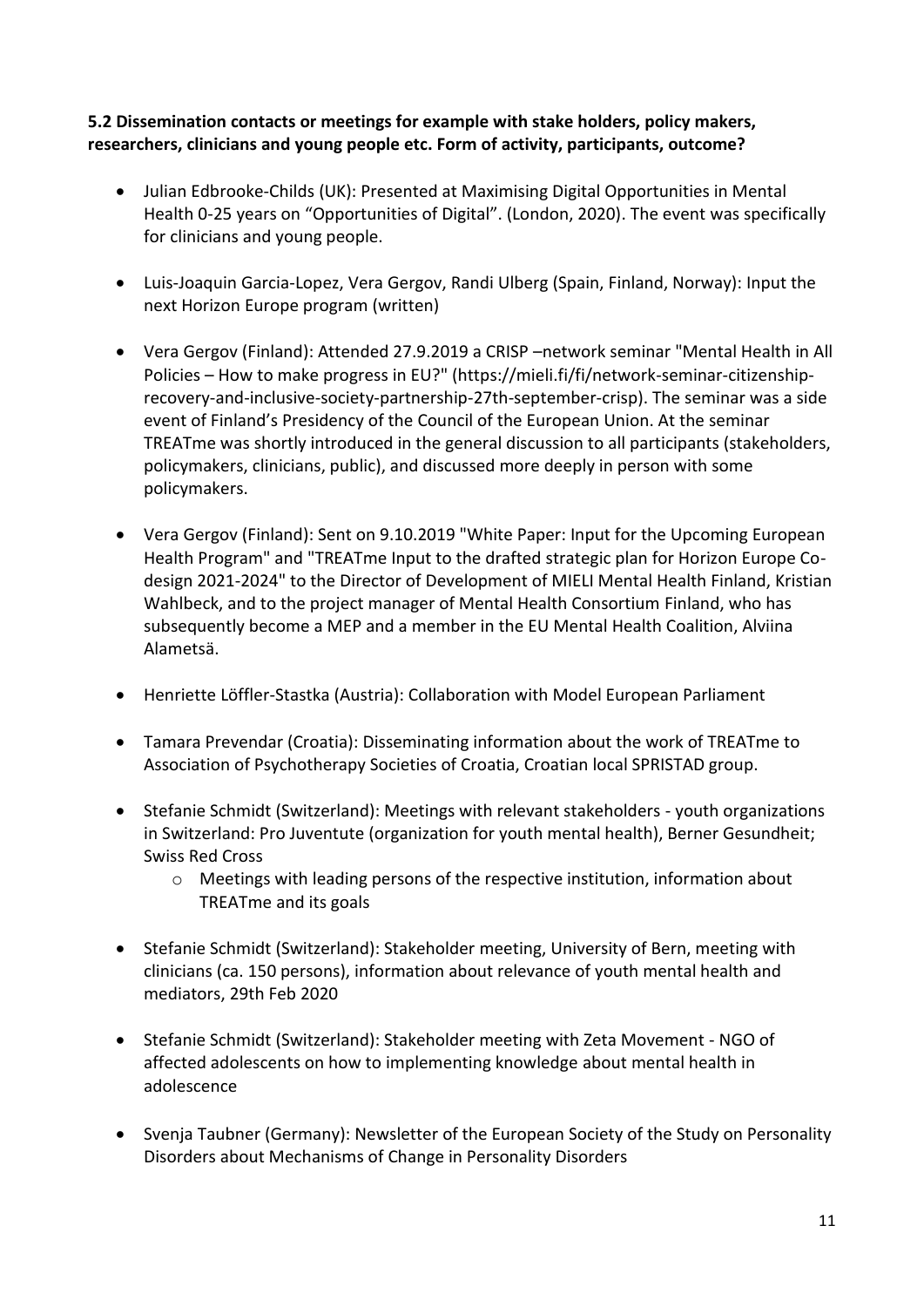- Svenja Taubner (Germany): Semi-Plenary Talk about the Work of WG2 during the Annual Meeting of the Society for Psychotherapy Research in July 2019 in Buenos Aires, Argentina
- Svenja Taubner (Germany): Reports on the Work of TREATme during all European Chapter Meetings of the Society of Psychotherapy Research in the GP3
- Randi Ulberg (Norway): Presenting TREATme for researchers, user representatives (PPI) and clinicians at Department of psychiatry, Diakonhjemmet Hospital, Norway (March 2019).
- Randi Ulberg (Norway): Presenting TREATme for trainees in psychiatry at Akershus University Hospital, Norway (November 7, 2019)
- Randi Ulberg (Norway): Presenting TREATme on 2 day seminar organized by the Norwegian medical association. The seminar's focus was on psychotherapy supervision for specialists in child- and adolescent psychiatry. Location: Lillestrøm, Norway (February 6-7, 2020).
- Randi Ulberg (Norway): Presenting TREAme's main focus on the need for research in the field of youth psychotherapy in a 3-day seminar for experienced psychotherapy supervisors in child- and adolescent psychiatry. Organized by the committee of psychotherapy in the Norwegian association of child – and adolescent psychiatry. Location: Sem hovedgaard, Norway (October 20-22, 2019).
- Randi Ulberg (Norway): Presenting TREATme with focus on the need for more knowledge about personalized youth psychotherapy, moderators, mediators, and study design. Organized by the committee of psychotherapy in the Norwegian association of child – and adolescent psychiatry. Location: Sem hovedgaard, Norway (January 19-21, 2020).

## **5.3 Dissemination meetings funded by the Action**

- Vera Gergov's and Eleni Vousoura's participation at The 50th International Annual SPR Meeting, 3-6 July 2019, Buenos Aires, Argentina was funded as Dissemination Activity of TREATme.
- John Ogrodniczuk's participation as a Keynote speaker at The 5th joint European & UK Chapters SPR Conference, September 2019, Krakow.

#### **5.4 Difficulties experienced especially concerning dissemination and implementing the Action**

Most analyses/publications are on-going/not available yet, so it is difficult to disseminate information before the extraction of the main results. There will be more results to be disseminated in the future. Covid-19 has made physical meetings impossible.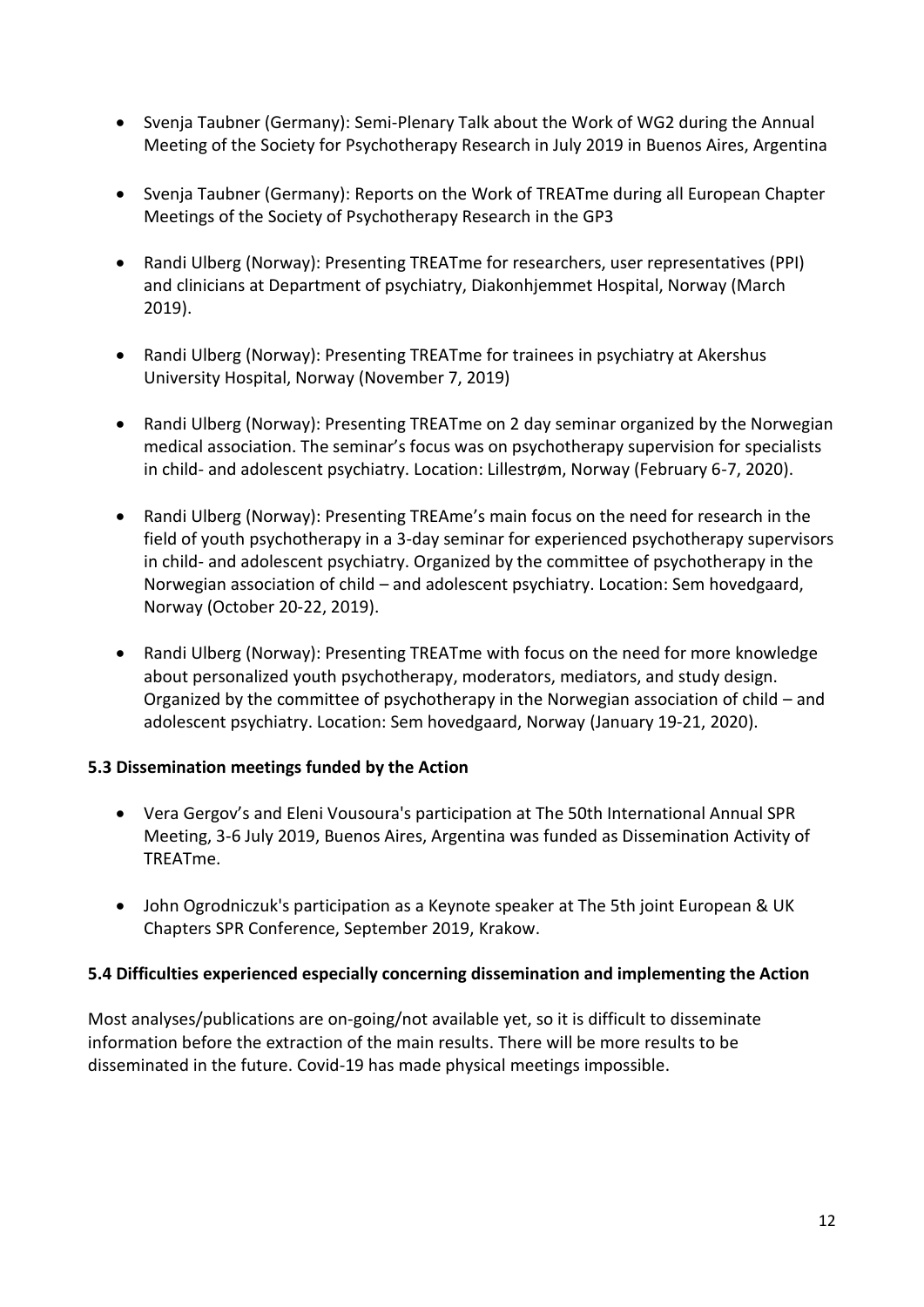# **6. Future directions**

## **6.1 Main goals of WG's work for the last GP**

#### **6.1.1 WG1**

To publish the protocol of a systematic review on predictors and moderators of treatment outcome in psychotherapy with adolescents and young people suffering from a range of psychiatric disorders in a peer reviewed scientific journal.

To submit one or more systematic reviews on predictors and moderators of treatment outcome in psychotherapy with adolescents and young people to peer reviewed scientific journals.

To submit a systematic review of the outcome of psychotherapy for adolescents and young people with psychotic disorders to a peer reviewed scientific journal.

#### **6.1.2 WG2**

Finish the data extraction and write 4 reviews on theories of change and mediators of change in psychological treatment with adolescents and young adults focusing on age specific mediators as well as related to specific mental problems such as Borderline Personality Disorder, Externalizing Disorders and Trauma.

#### **6.1.3 WG3**

To finish the systematic review on measurement of working alliance in youth, and to start 1-2 more reviews on other measurement topics.

#### **6.1.3 WG4**

To finish and publish the first review, develop the co-produced guidelines for designing and delivering psychotherapy research with young people, and begin the second review.

## **6.1.4 WG5**

Using additional dissemination tools to disseminate the main results, press release and additional newsletter.

#### **6.2 Main goals for the future of TREATme**

- 1. Members of the TREATme researcher network have through the COST grants had a valuable opportunity to make acquaintanceship and connect with researcher among people not collaborating before. The main thing is to continue the work and keep up the good work on individualized youth psychotherapy.
	- One option is to continue to collaborate in the WGs and keep the structure with monthly CG meetings.
- 2. The WGs have turned in to research groups and will probably continue working together and have collaborative projects.
	- The goal is to keep collaborating on publications that are direct outcomes of TREATme, and possible other research topics.
	- The aim is also to apply funding for other collaborative projects.